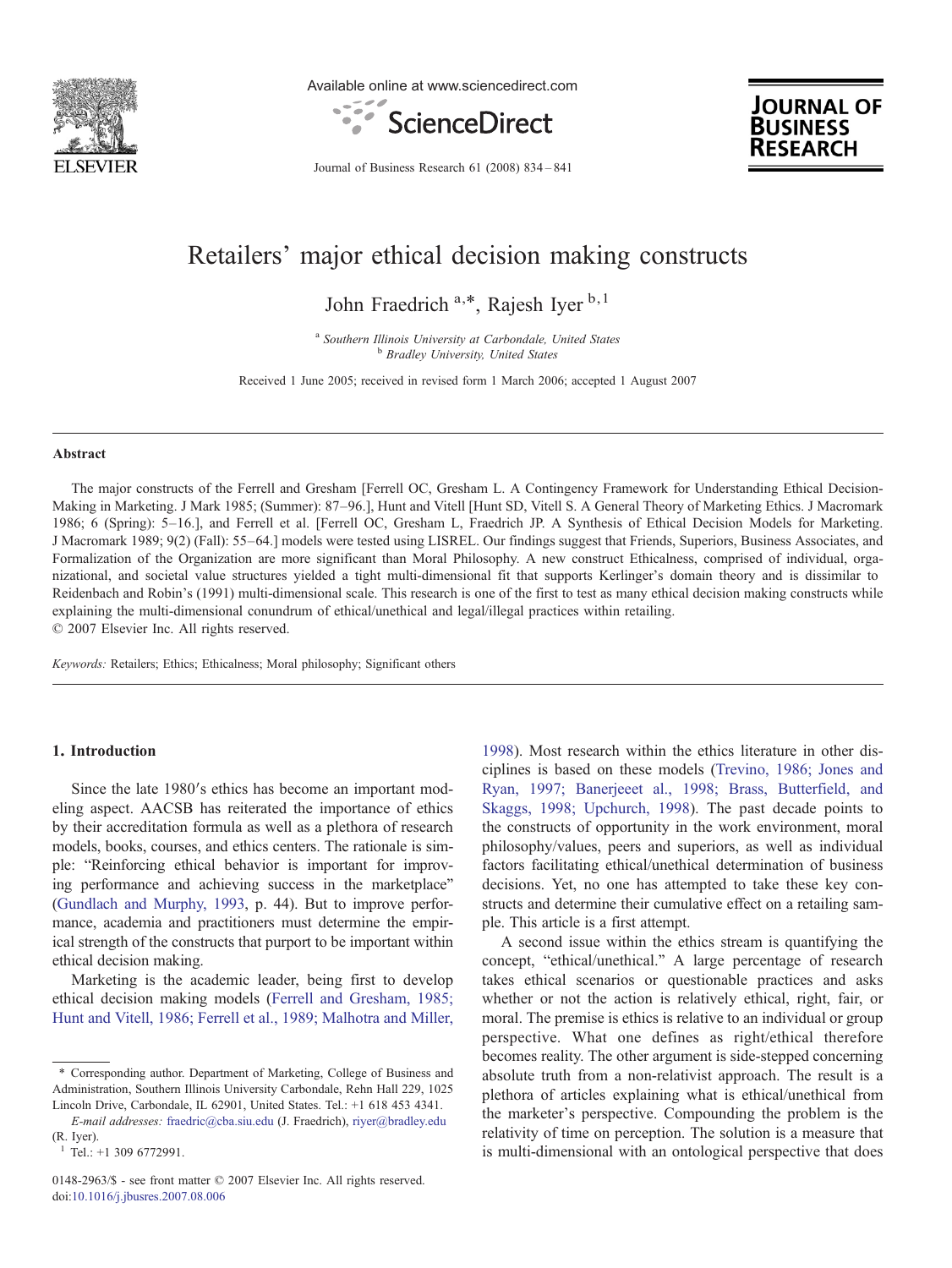not originate with the marketer. In other words, once the decision is made how does the individual, business unit and society perceive the action?

Pursuant to this question, three domains are identified, tested, and overall paths and associative strengths to moral philosophy, peers and superiors, and other individual factors determined. The sections that follow identify the significant constructs and hypotheses, define ethicalness, and analyze a model using LISREL.

### 2. Ethics models, constructs and ethicalness

Several ethics models are generally accepted ([Ferrell and](#page--1-0) [Gresham, 1985; Hunt and Vitell, 1986; Trevino, 1986; Ferrel](#page--1-0) [and Skinner, 1988](#page--1-0)) with [Vitell and Hunt \(1990\)](#page--1-0) and [Carlson and](#page--1-0) [Kacmar's \(1997\)](#page--1-0) being the only ones to partially test a model. In Carlson and Kacmar, moral philosophy was the best predictor on 123 students; but, construct consistency was not tested. Theories associated with ethics models are differential association, cognitive consistency, Fishbein's AIB, as well as Piaget's learning theories with key constructs being opportunity, significant others, and individual factors (See Fig. 1).

Opportunity [\(Bartels, 1967](#page--1-0)) results from "a favorable set of conditions to limit barriers or provide rewards" ([Ferrell and](#page--1-0) [Gresham 1985,](#page--1-0) p. 92) and is theoretically and somewhat empirically linked to ethical decision making [\(O'Fallon and Butter](#page--1-0)[field, 2005; Powpaka, 2002](#page--1-0)). In Powpaka's structural analysis of bribery and Thai managers, opportunity was defined relative to corporate and cultural circumstances that allow bribes to be given. Barriers to commit unethical actions (negative) or rewards (intrinsic and/or extrinsic) for not committing such actions make up the opportunity construct. The increase or decrease of opportunity within business is affected by the formalization of the organization (centralized/decentralized), the retailer's acceptance of authority within the organizational structure, organizational controls (rules), and situation familiarity. To reduce the opportunity (formalization, controls, authority acceptance, and situation familiarity) to commit unethical or illegal actions, the health care industry hired in-house police to help minimize potential fraud in billing because of Columbia/HCA Health Care Corporation's compliance problems with the Federal Government ([Kirkpatrick, 1997](#page--1-0)).

Associating with opportunity are formalization of the organization, acceptance of authority, organizational controls, and



Fig. 1. Hypothesized model of ethicalness.